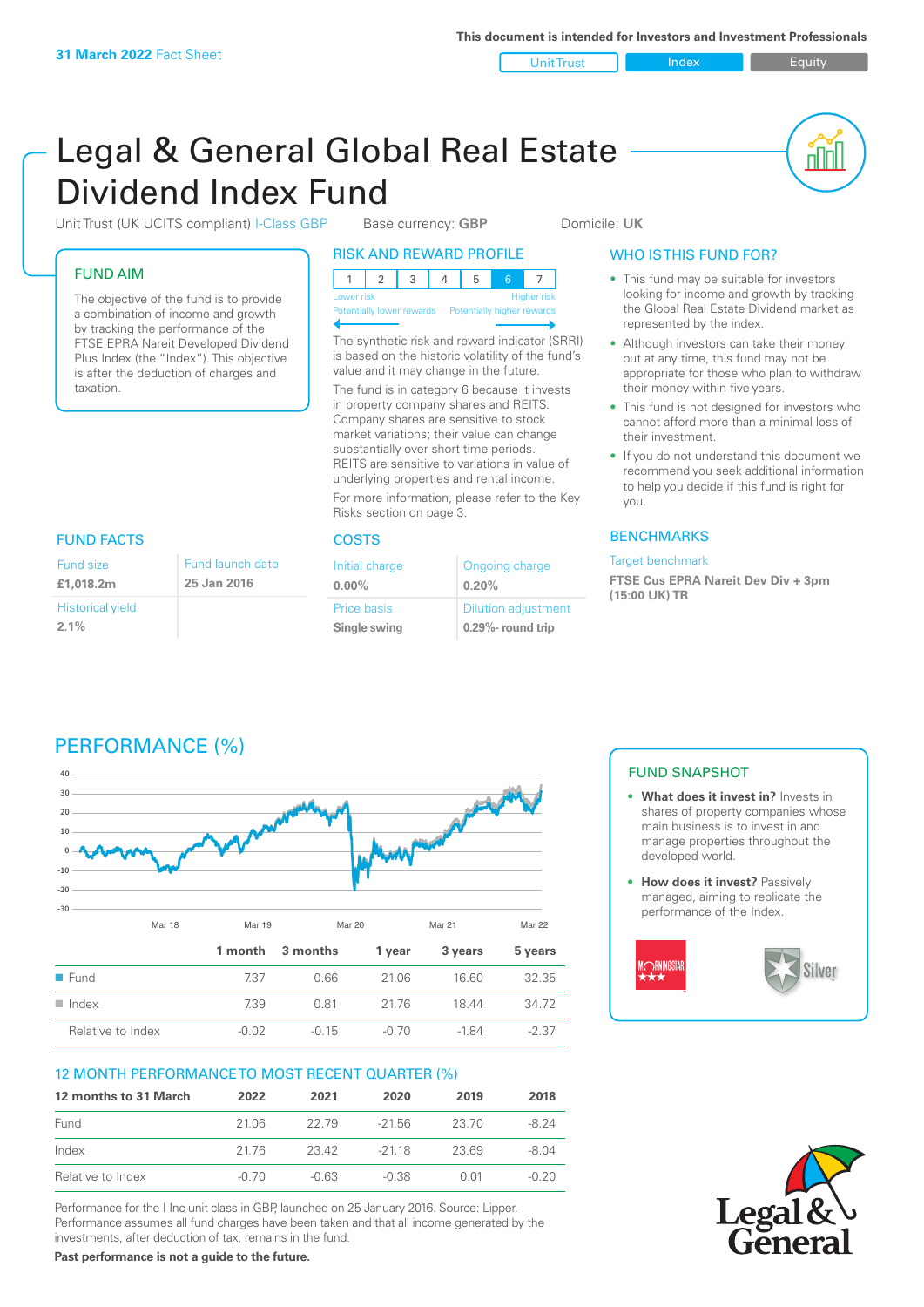Unit Trust (UK UCITS compliant) I-Class GBP

# PORTFOLIO BREAKDOWN

All data sources are a combination of LGIM and the Fund Accountant unless otherwise stated. Totals may not sum to due to rounding. In order to minimise transaction costs, the Fund will not always own all the assets that constitute the index and on occasion it will own assets that are not in the index. The number of fund holdings can also differ from the index due to corporate events and proxy holdings.

| <b>SECTOR (%)</b> |  |
|-------------------|--|

| ■ Real Estate            | 99.9 |
|--------------------------|------|
| ■ Consumer Discretionary | 0.1  |
| ■ Other                  | n n  |



### MARKET CAPITALISATION (%) TOP 10 HOLDINGS (%)

| ■ Large            | 25.7 |
|--------------------|------|
| $\blacksquare$ Mid | 40.9 |
| ■ Small            | 33.4 |
| ■ Undefined        |      |

■ Top 10 holdings 25.6% Rest of portfolio 74.4% No. of holdings in fund 314 No. of holdings in index 314

| <b>Public Storage</b>           | 3.9 |
|---------------------------------|-----|
| Simon Property Group            | 2.8 |
| Welltower                       | 2.8 |
| Digital Realty Trust            | 26  |
| Realty Income                   | 2.6 |
| Vonovia                         | 24  |
| <b>Avalonbay Communities</b>    | 2.3 |
| Alexandria Real Estate Equities | 22  |
| <b>Equity Residential</b>       | 22  |
| Extra Space Storage             | 18  |
|                                 |     |

### COUNTRY (%)

|           | <b>United States</b> | 57.6 |  |
|-----------|----------------------|------|--|
|           | Japan                | 9.2  |  |
|           | Hong Kong            | 5.9  |  |
|           | Australia            | 4.6  |  |
| ۱         | Singapore            | 4.1  |  |
| <b>43</b> | United Kingdom       | 4.0  |  |
|           | Germany              | 4.0  |  |
|           | Canada               | 3.8  |  |
|           | Sweden               | 1.8  |  |
|           | : Other              | 5.2  |  |
|           |                      |      |  |



The Index Fund Management team comprises 25 fund managers, supported by two analysts. Management oversight is provided by the Global Head of Index Funds. The team has average industry experience of 15 years, of which seven years has been at LGIM, and is focused on achieving the equally important objectives of close tracking and maximising returns.